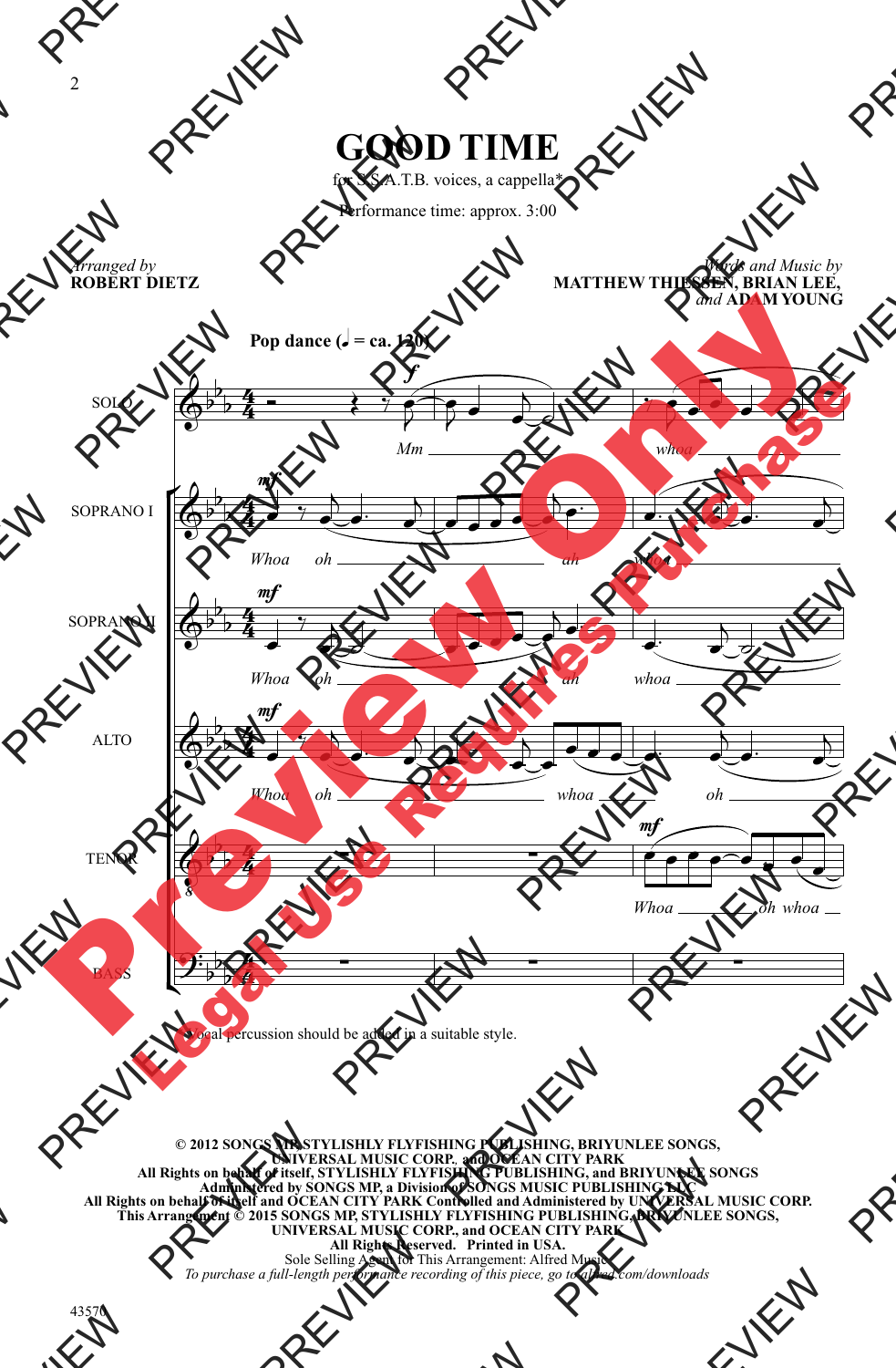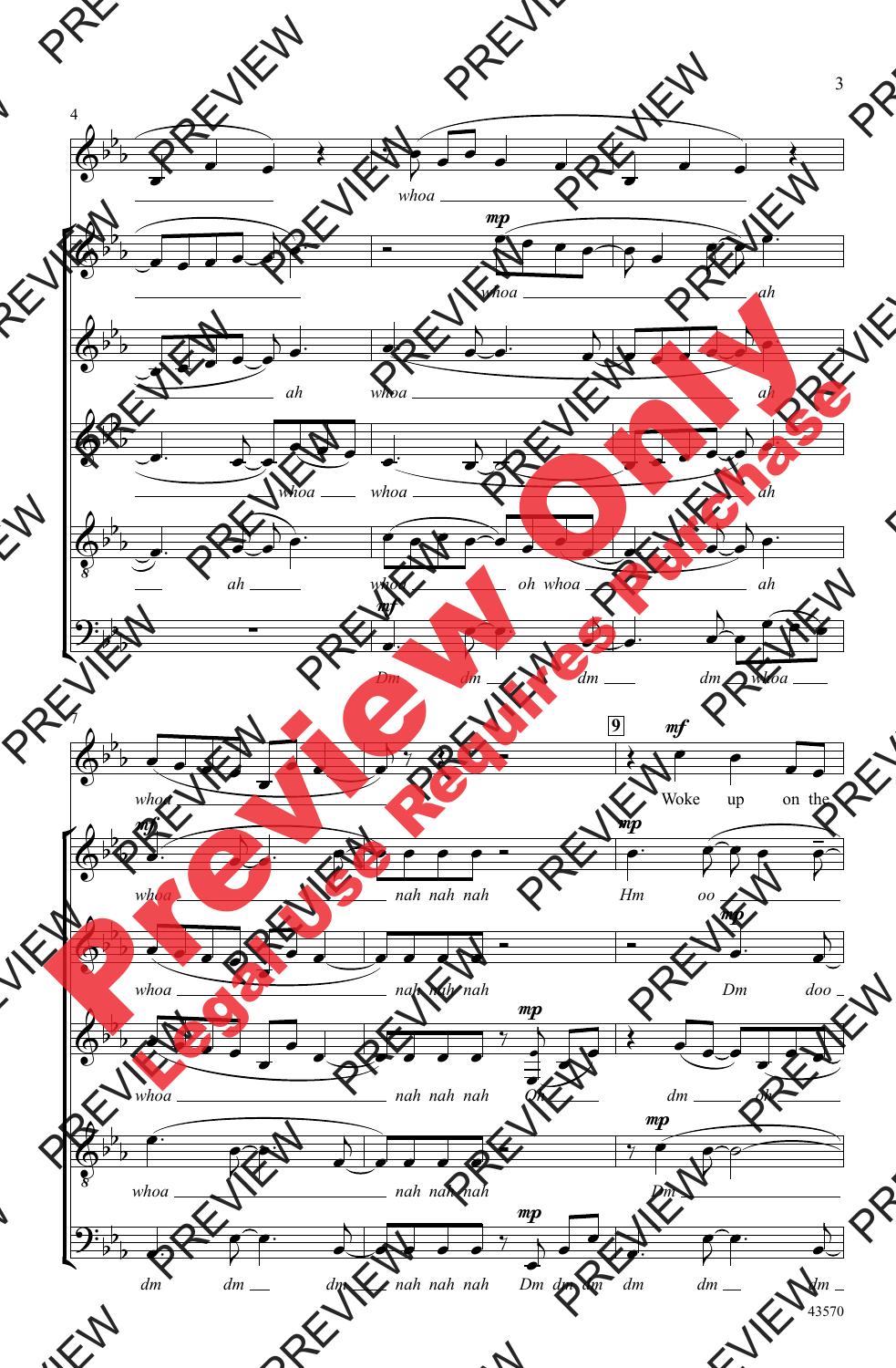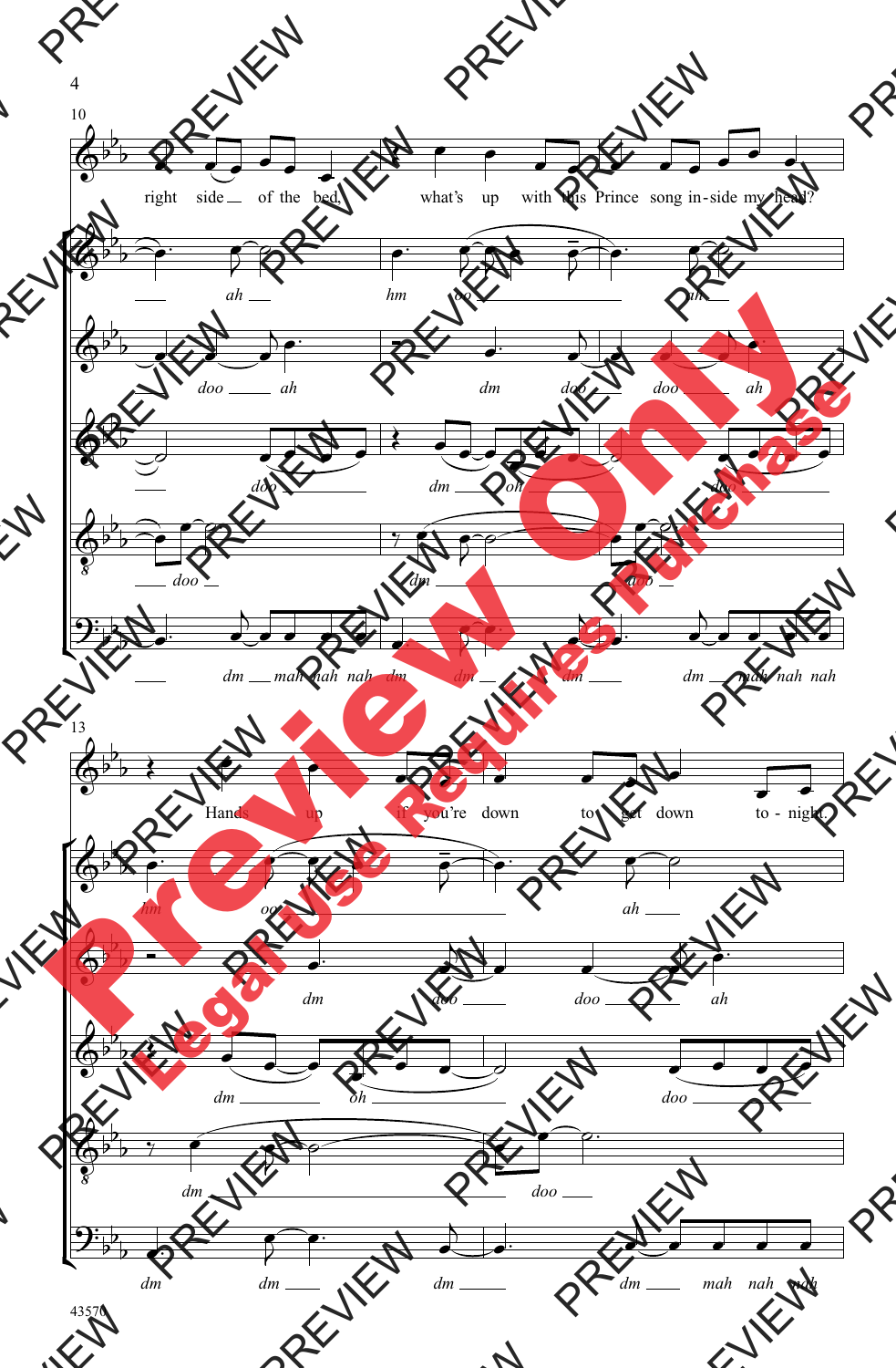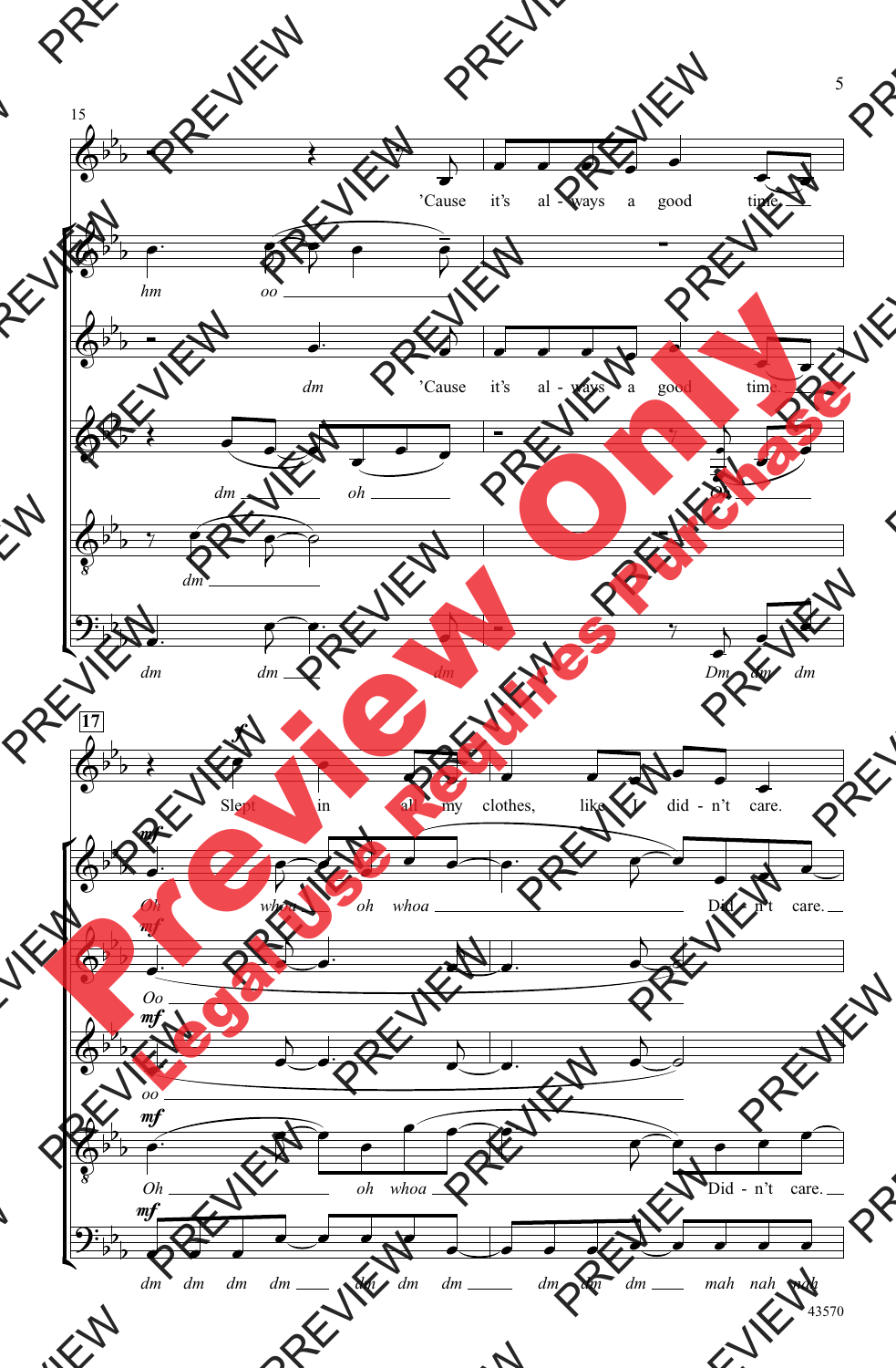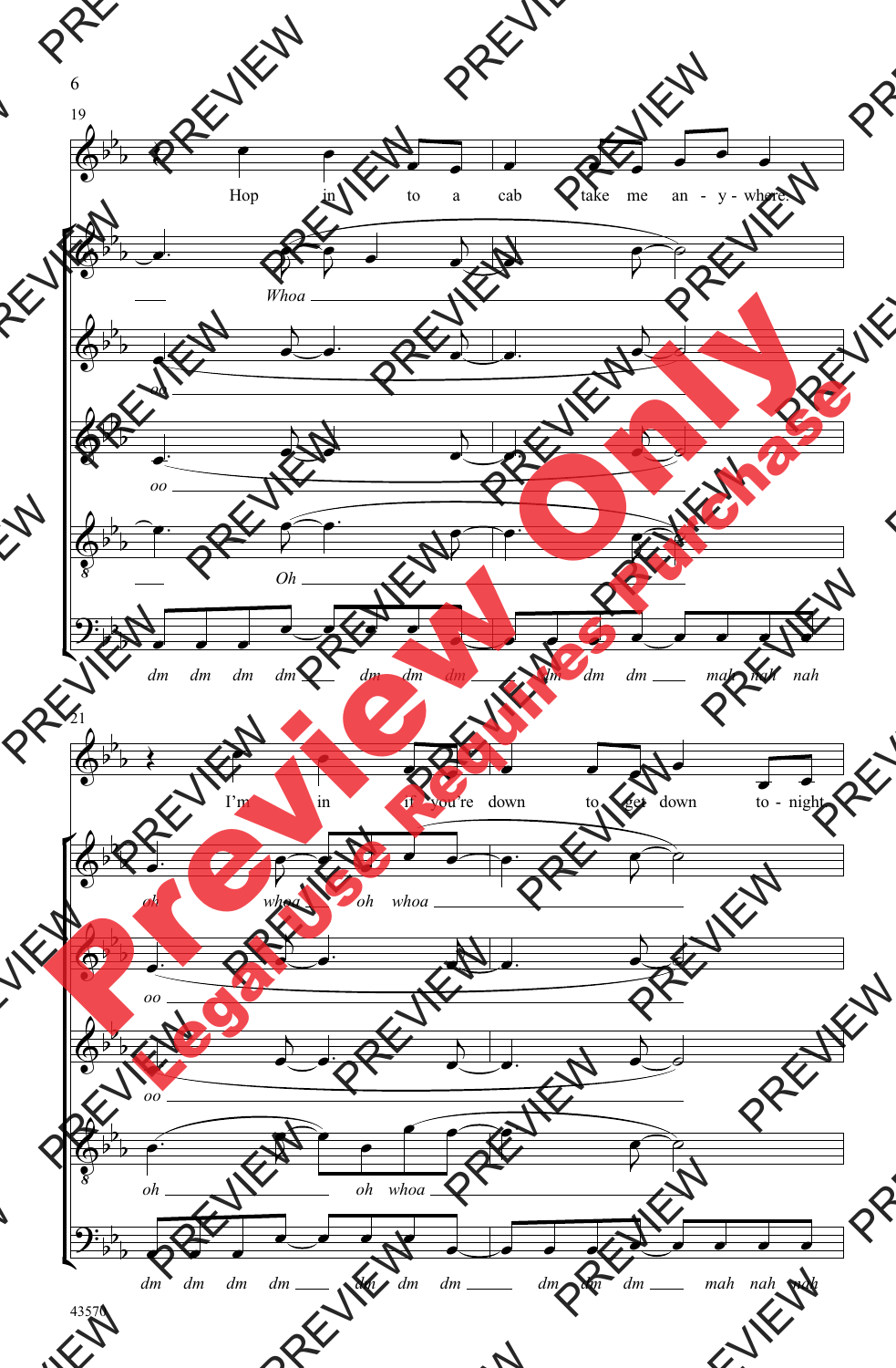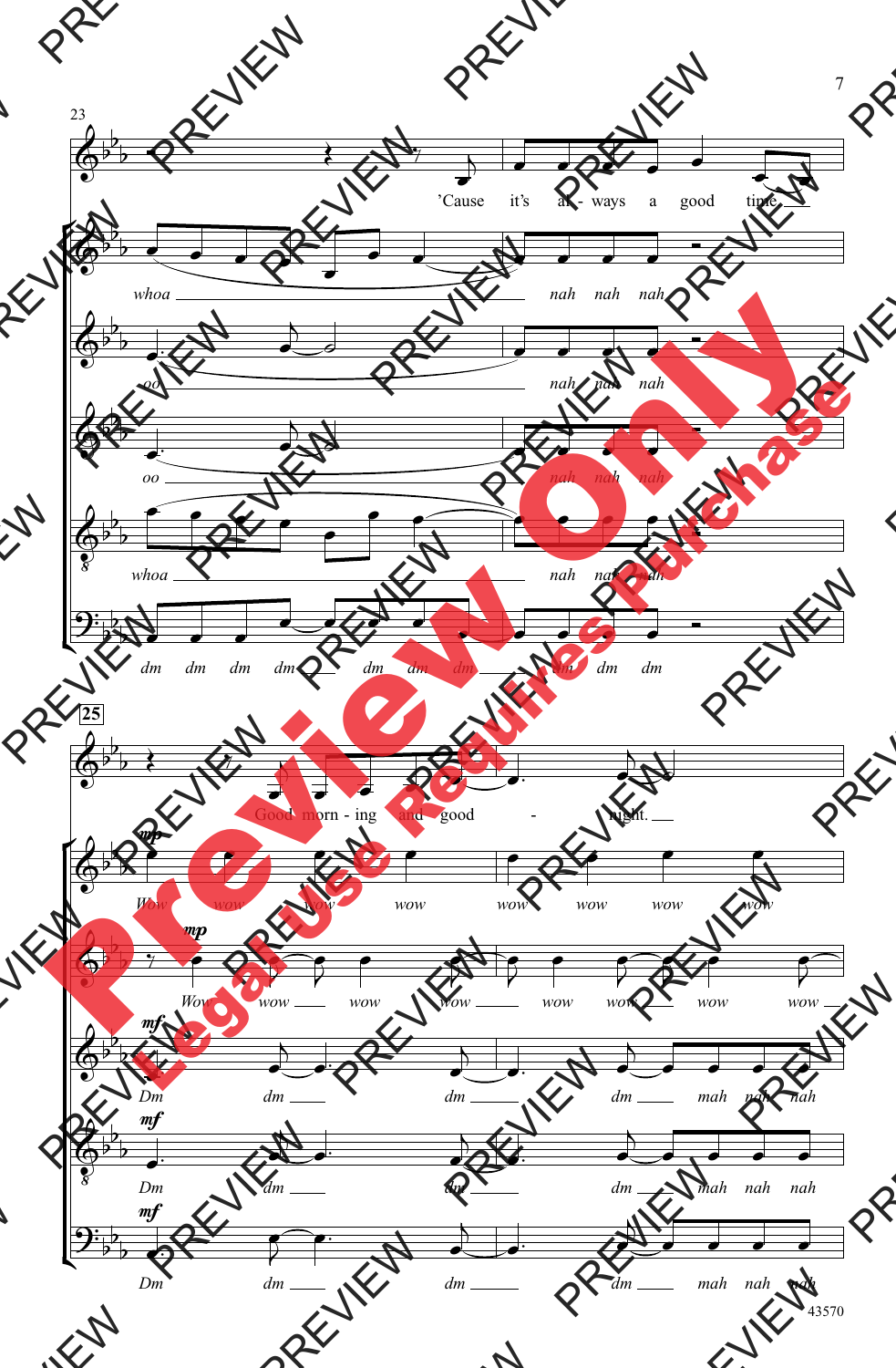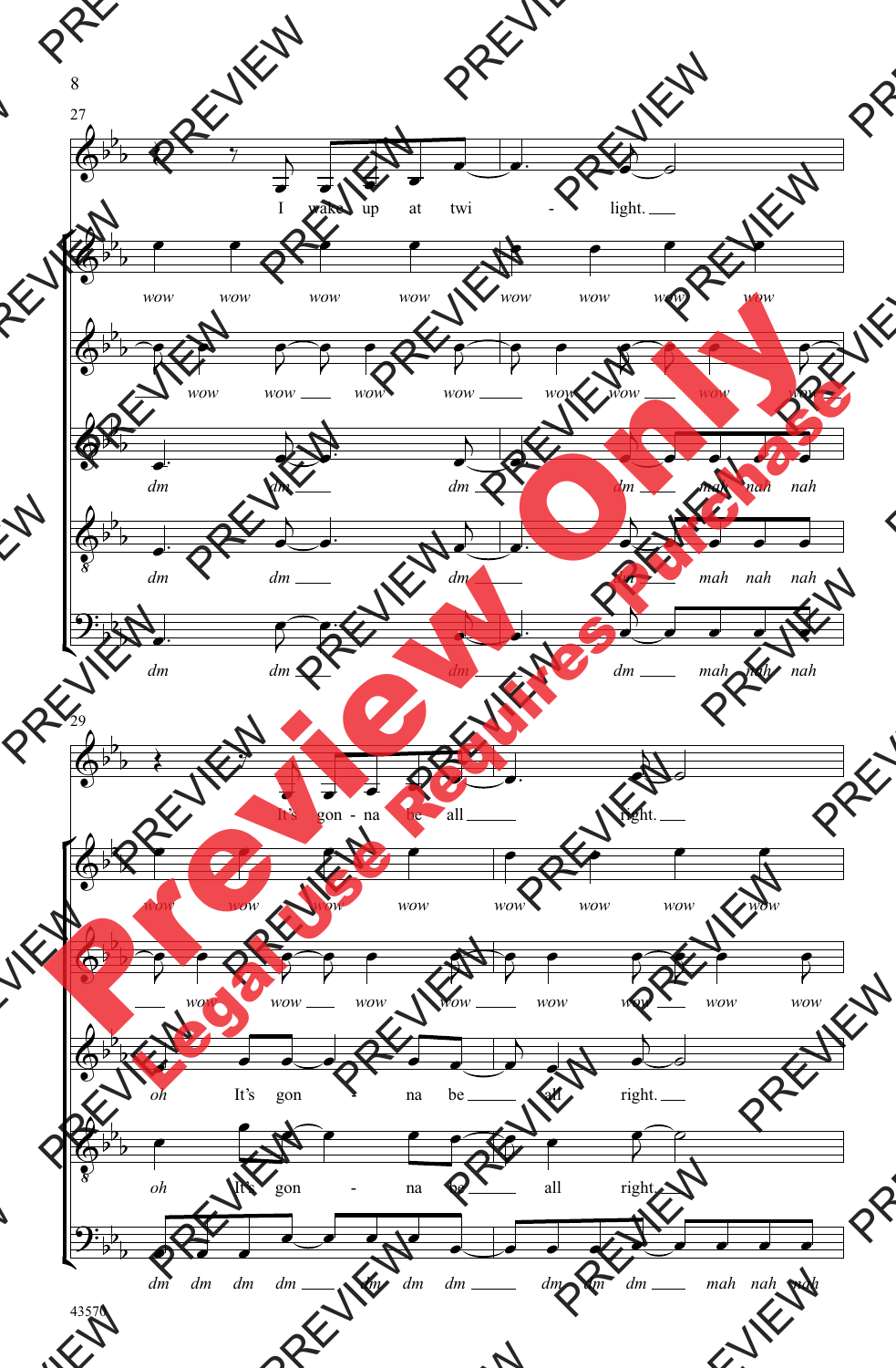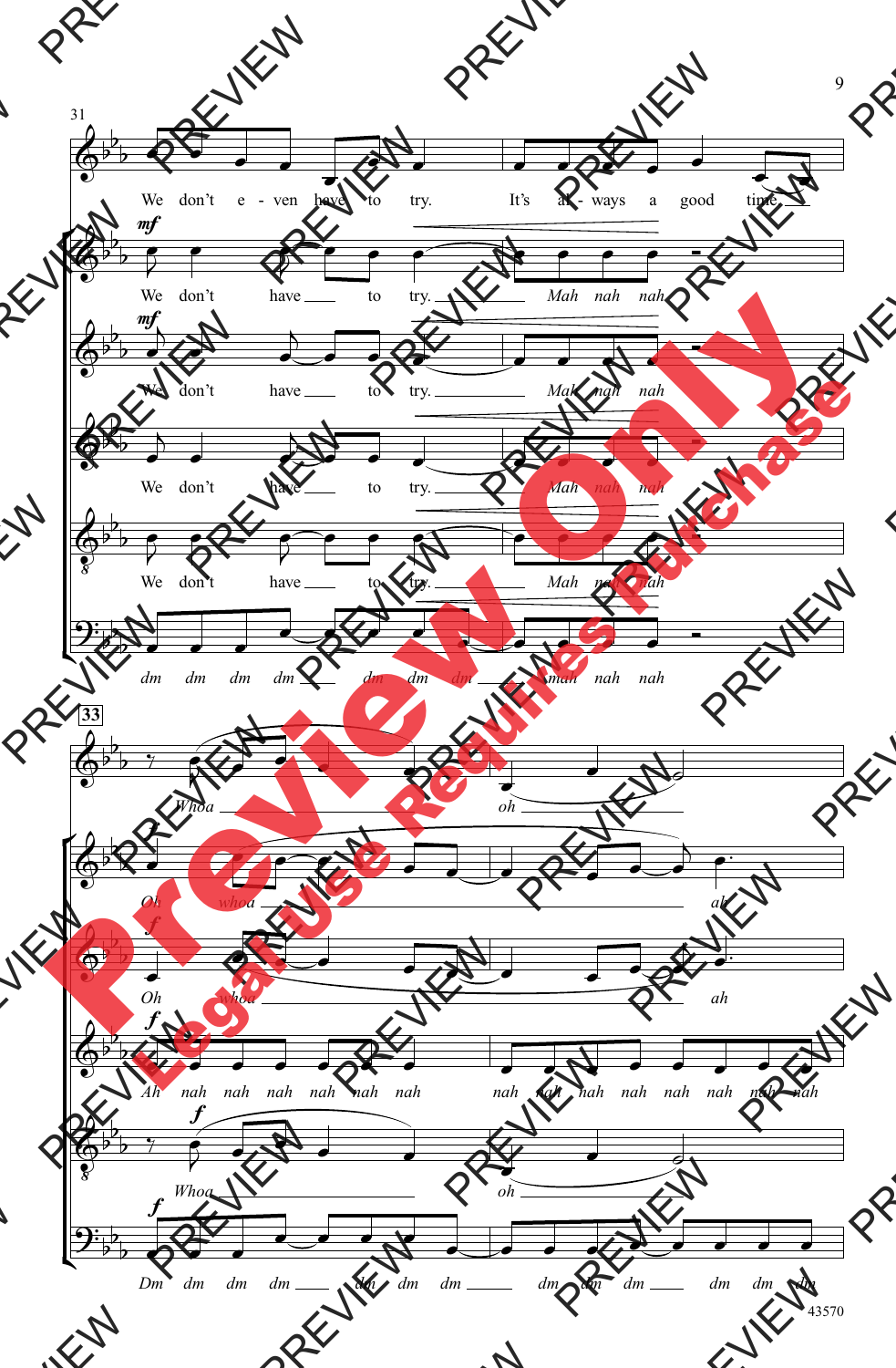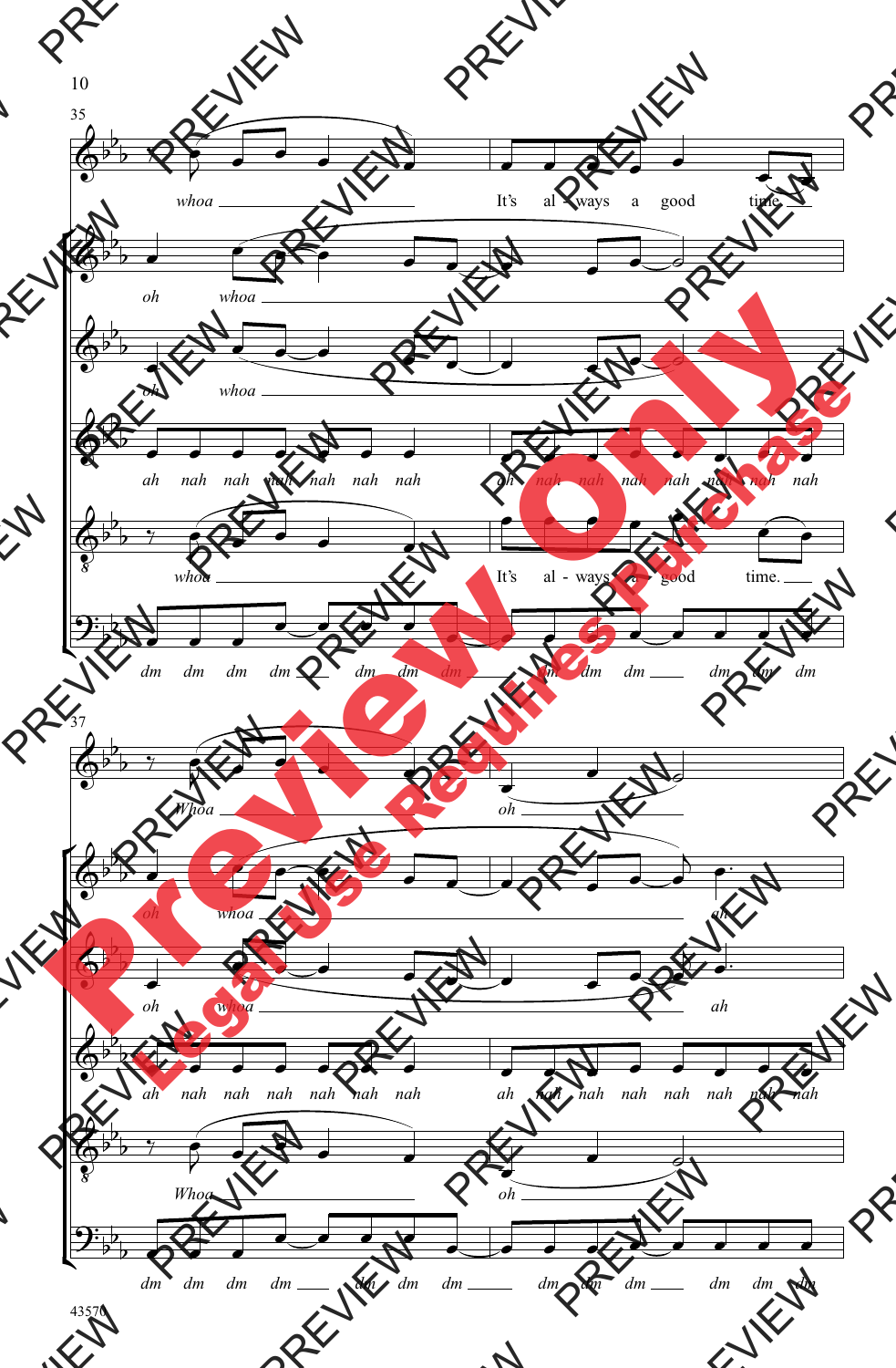![](_page_9_Figure_0.jpeg)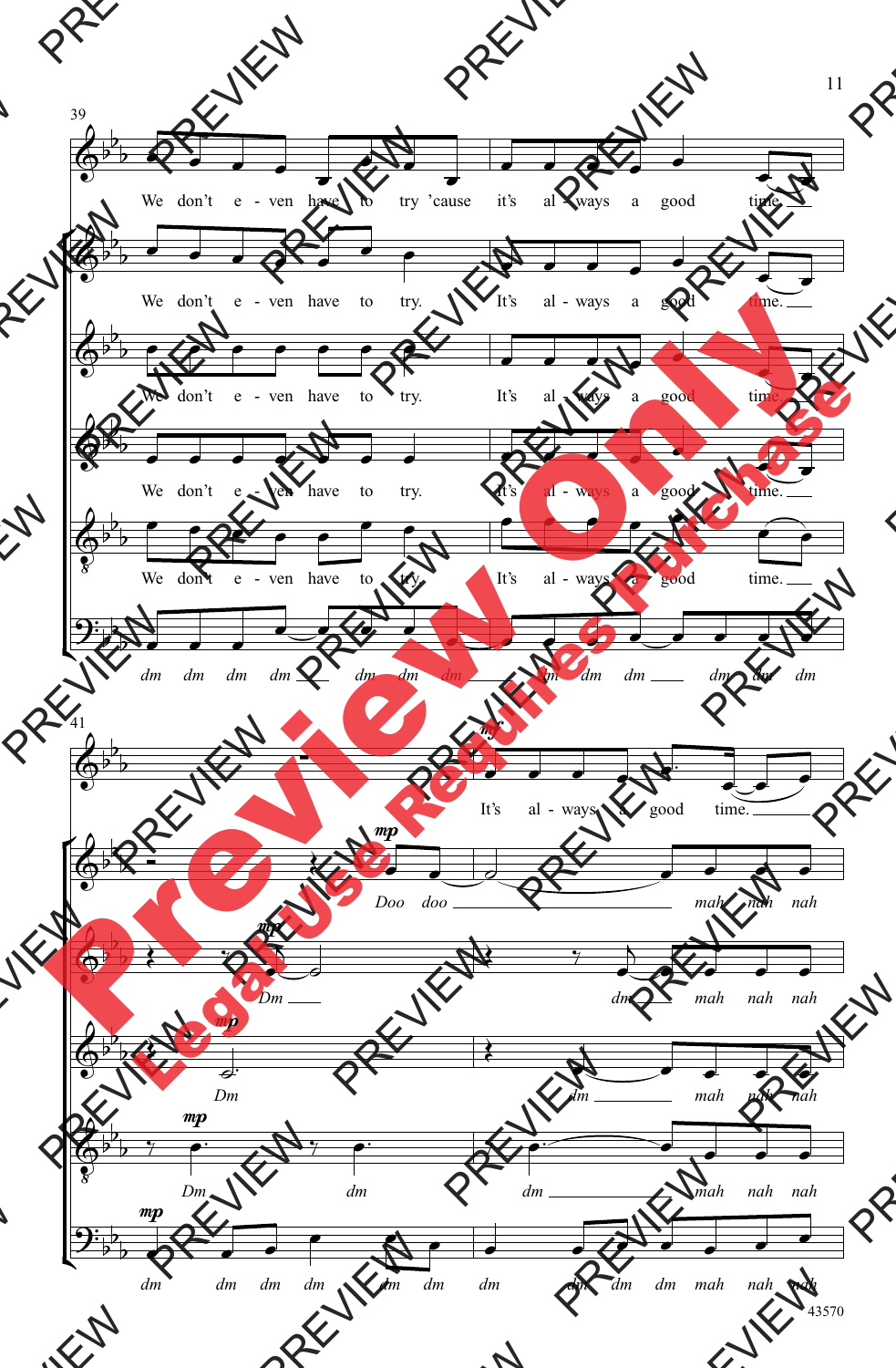![](_page_10_Figure_0.jpeg)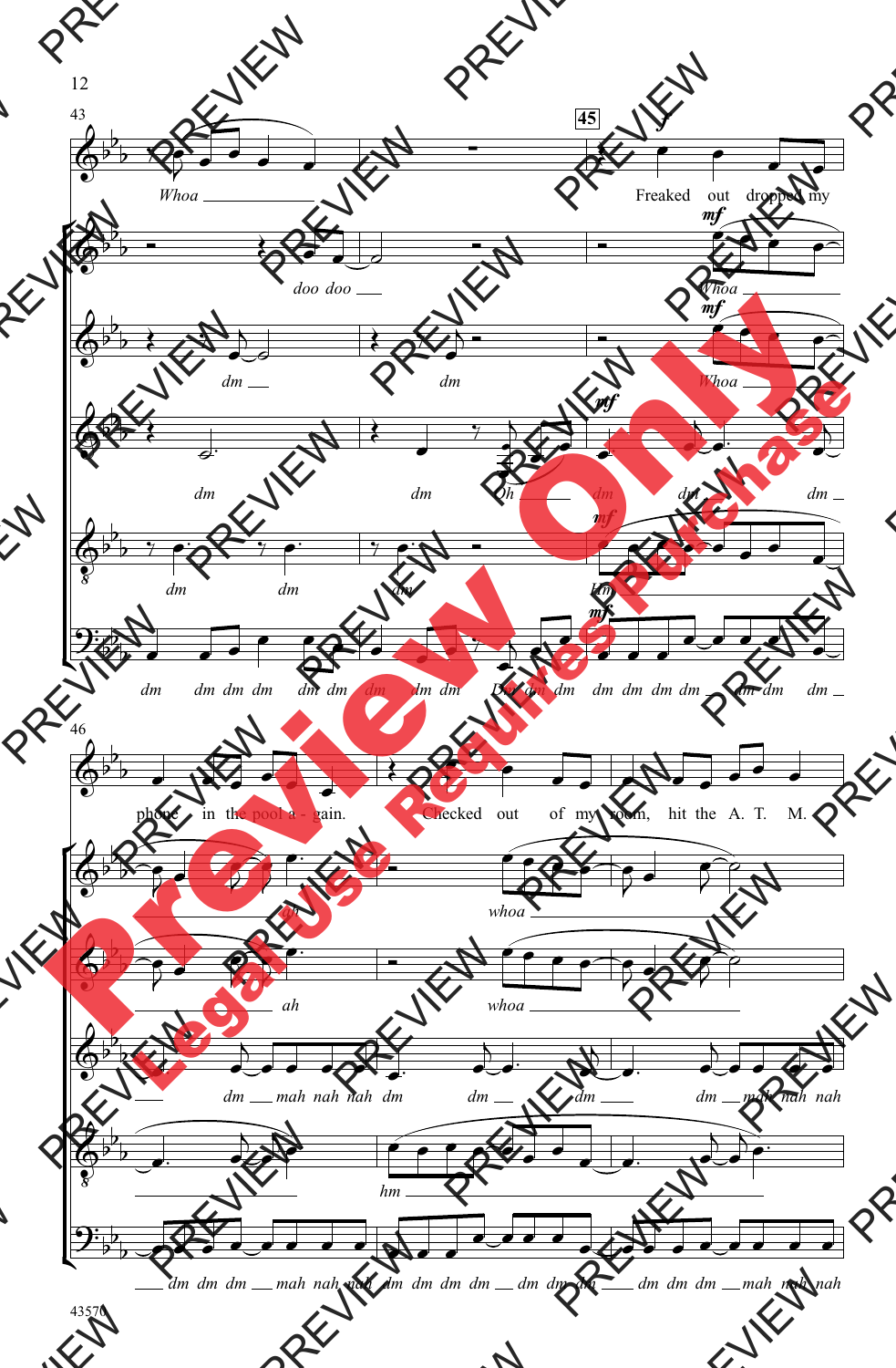![](_page_11_Figure_0.jpeg)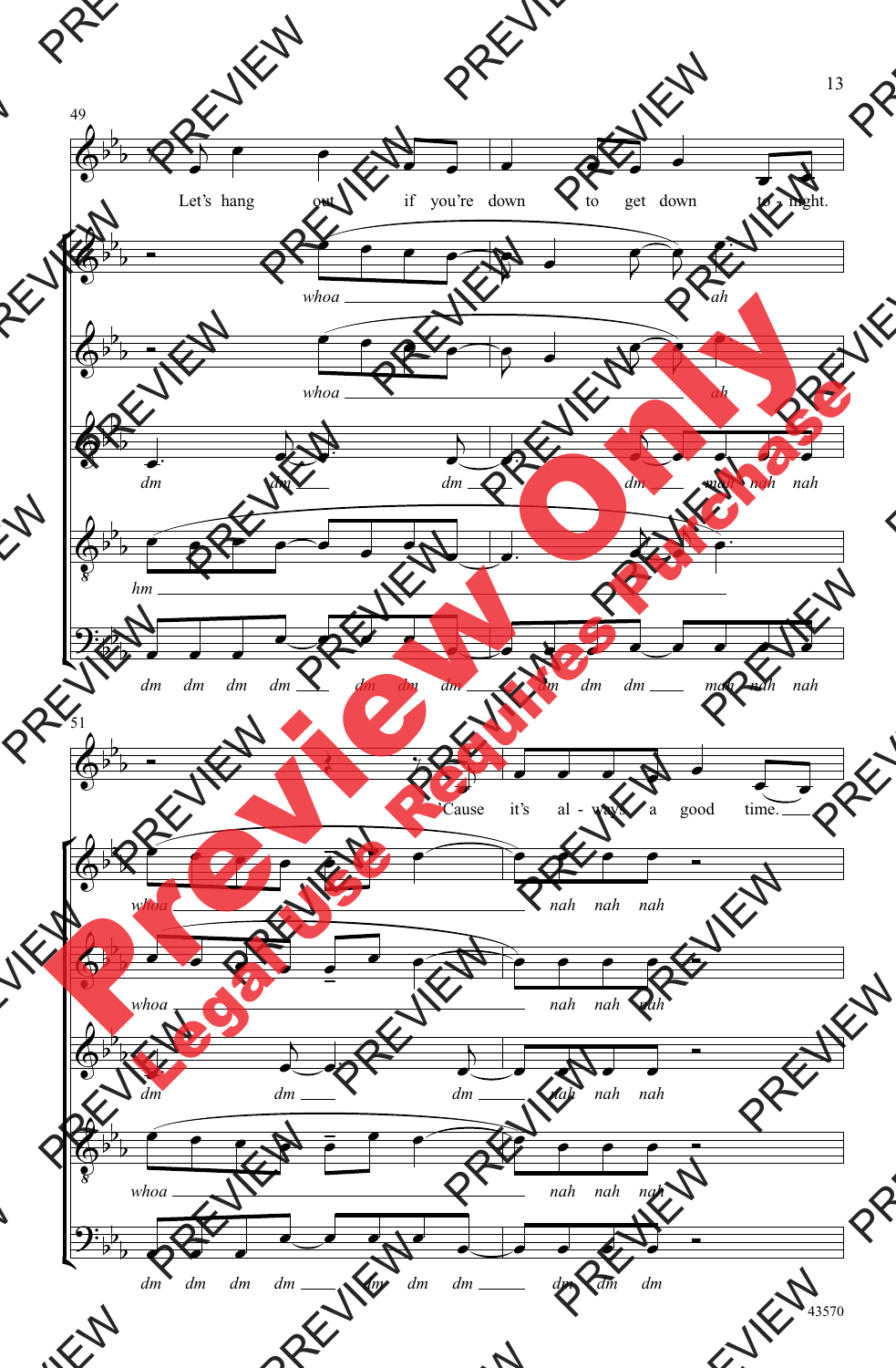![](_page_12_Figure_0.jpeg)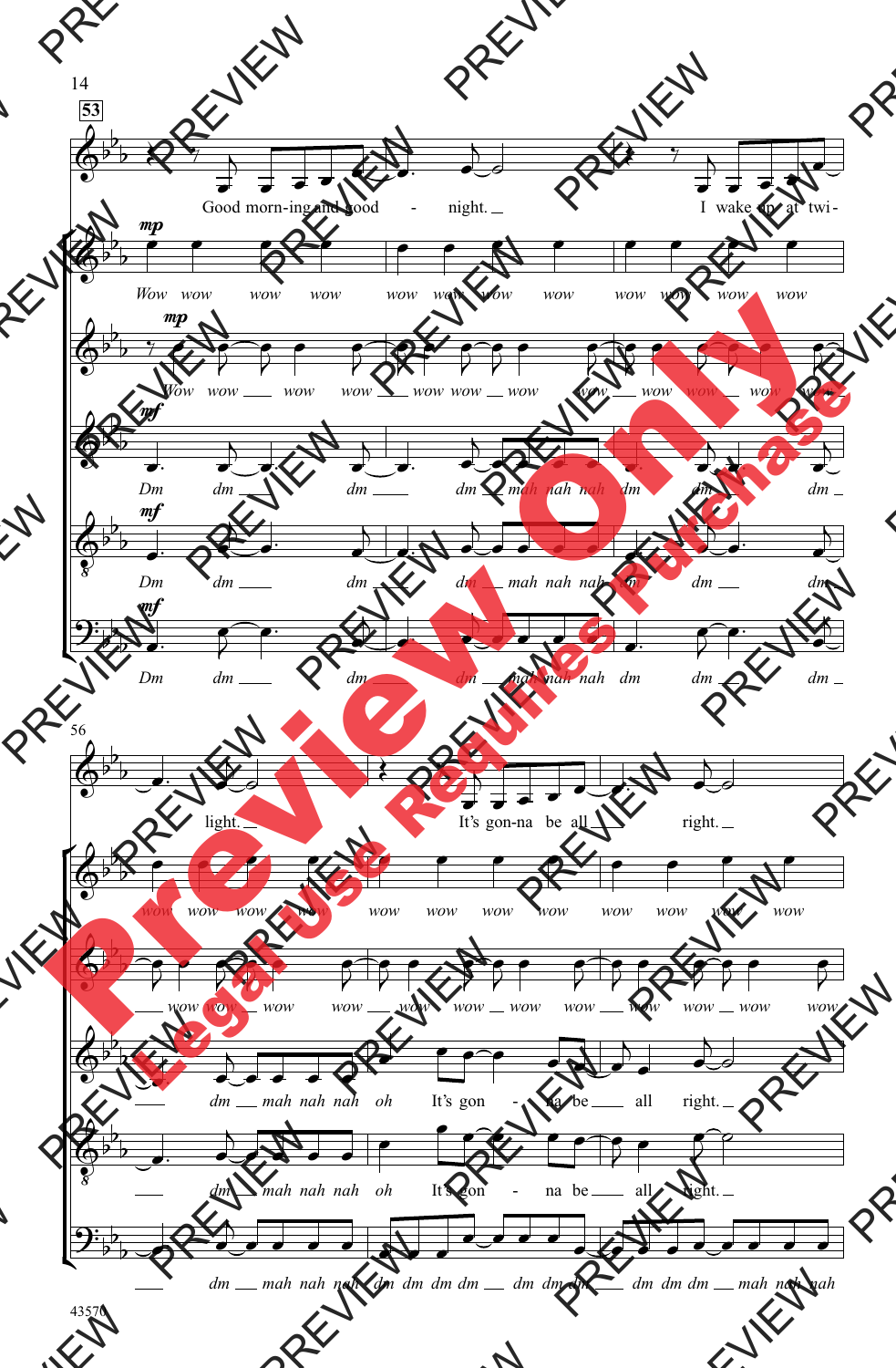![](_page_13_Figure_0.jpeg)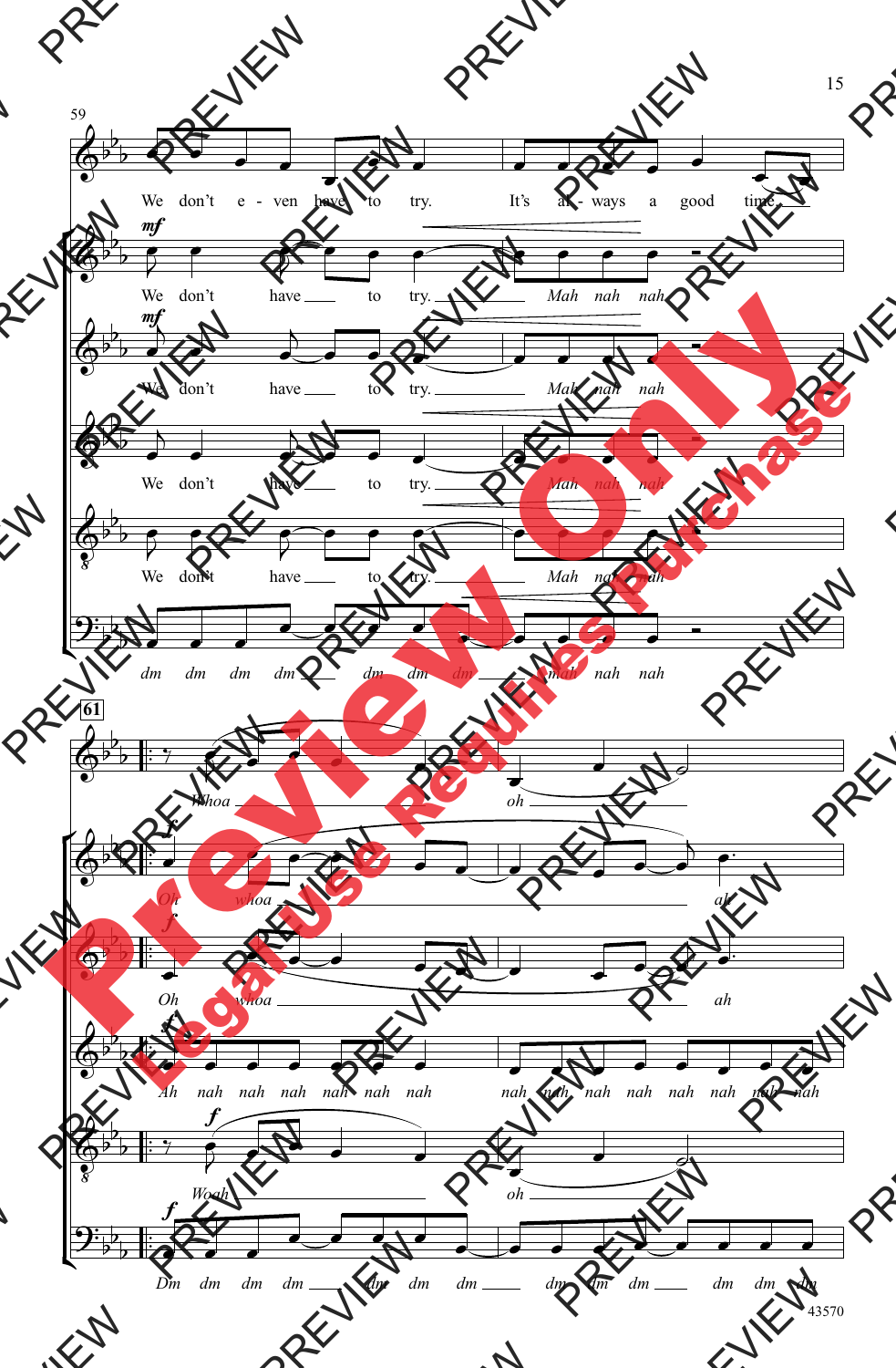![](_page_14_Figure_0.jpeg)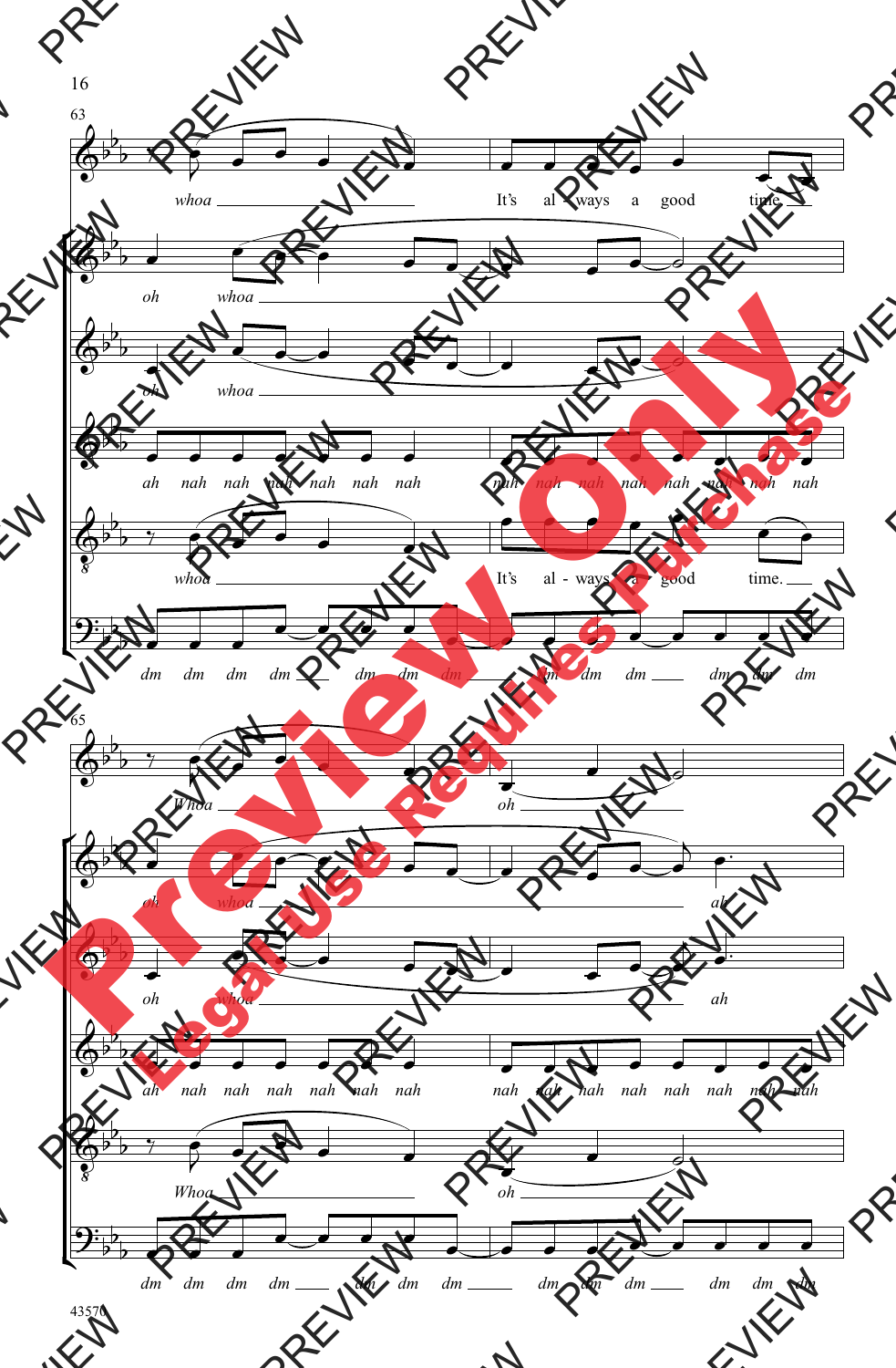![](_page_15_Figure_0.jpeg)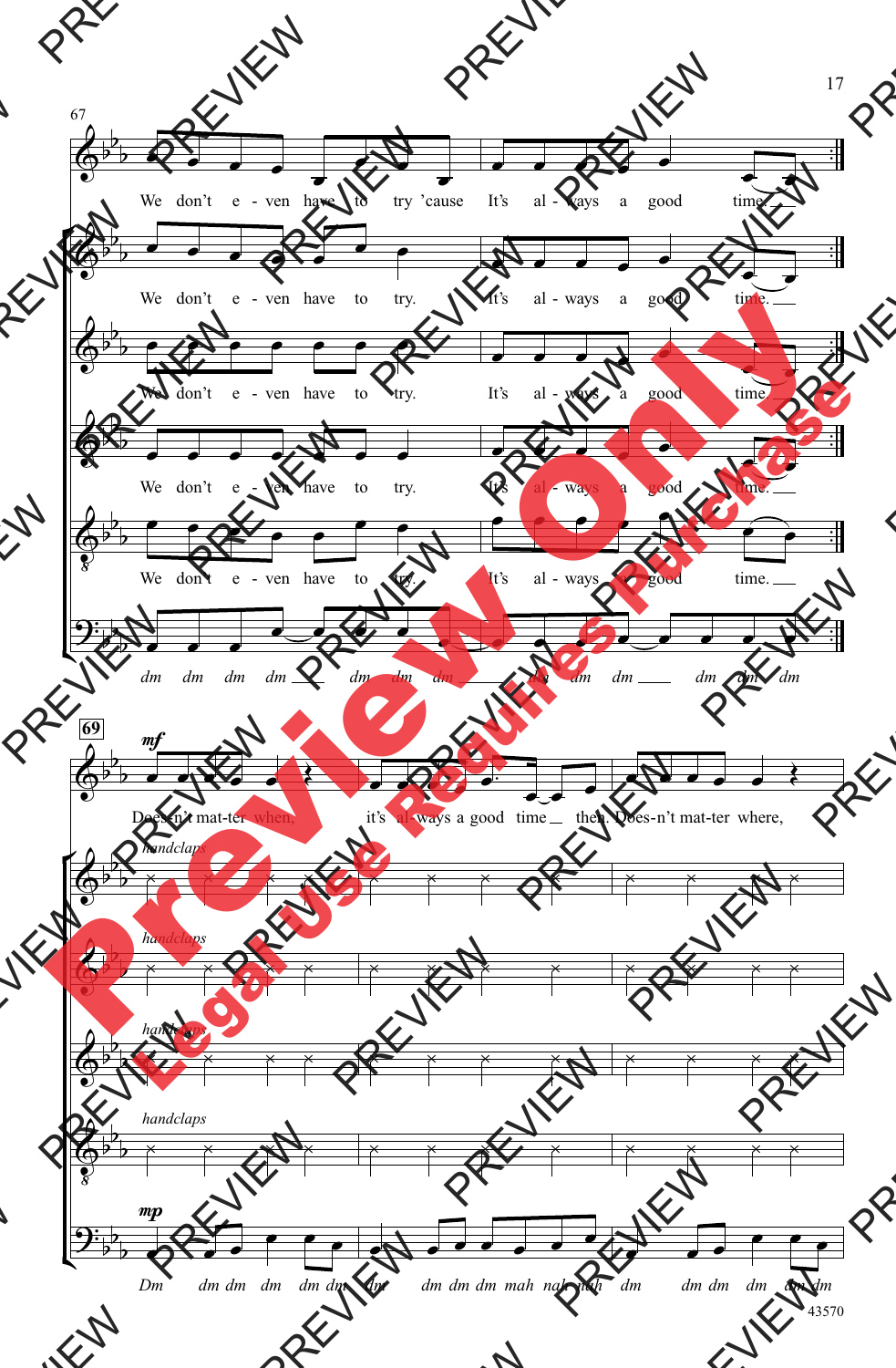![](_page_16_Figure_0.jpeg)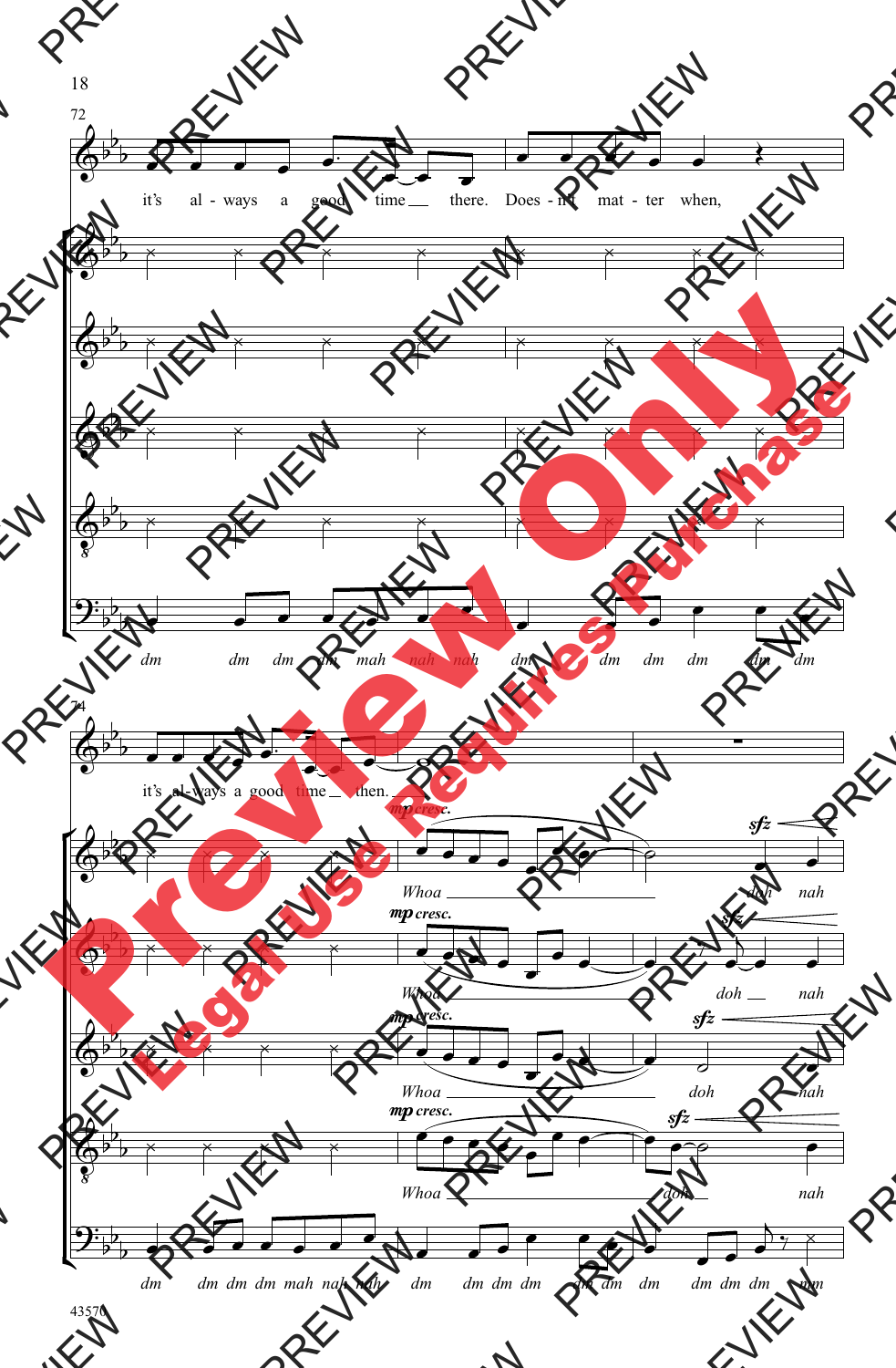![](_page_17_Figure_0.jpeg)